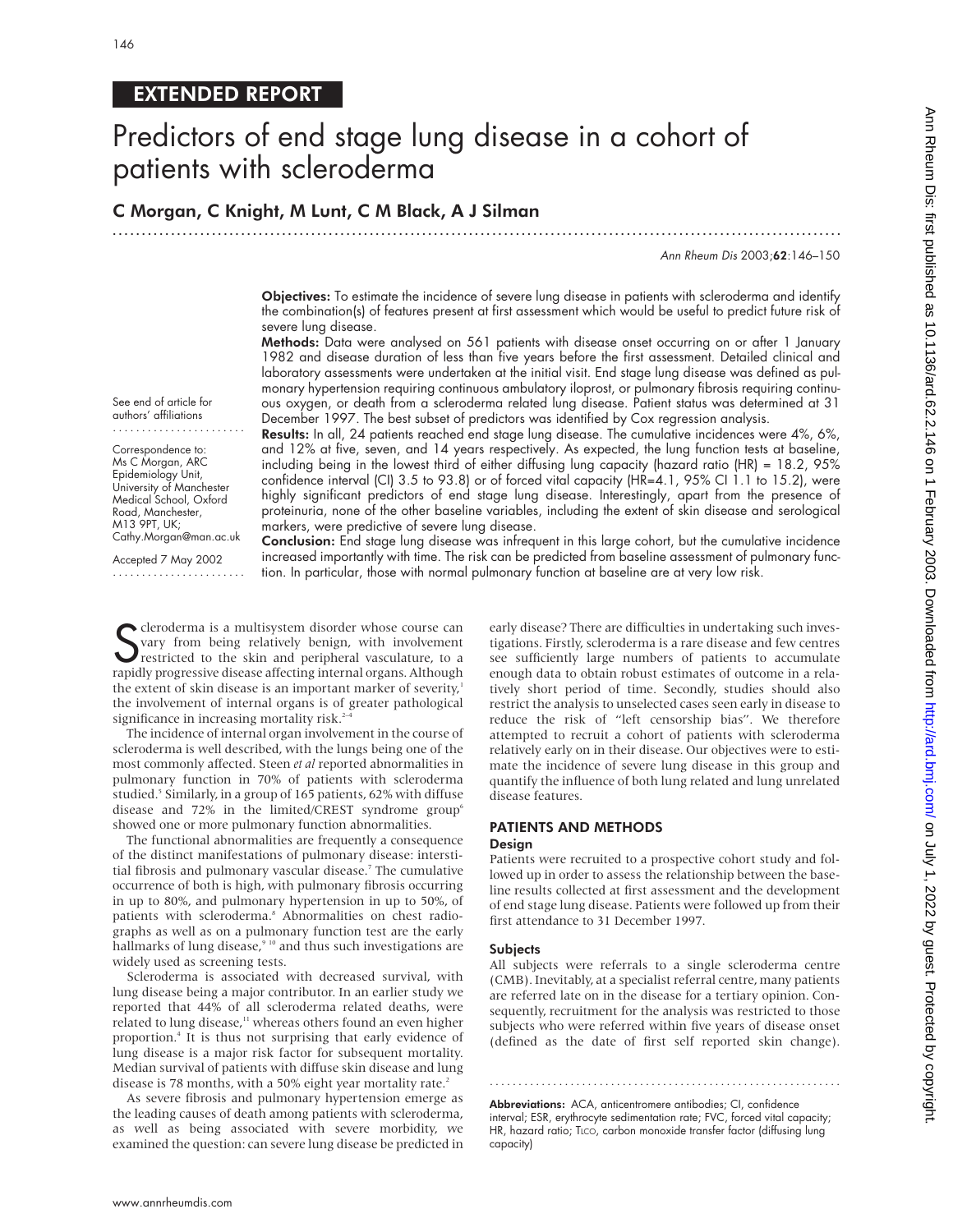|                                 | Male $(n=99)$                                    | Female $(n=462)$ | Limited disease<br>$(n=324)$ | Diffuse disease<br>$(n=237)$ |  |
|---------------------------------|--------------------------------------------------|------------------|------------------------------|------------------------------|--|
| Age at first assessment (years) |                                                  |                  |                              |                              |  |
| 16                              | 2                                                | 3                | $\overline{2}$               | 3                            |  |
| $16 - 44$                       | 35                                               | 181              | 113                          | 103                          |  |
| $45 - 64$                       | 53                                               | 220              | 159                          | 114                          |  |
| $65+$                           | 9                                                | 58               | 50                           | 17                           |  |
| Median (IQR)                    | 49.2 (38.7–57.2)                                 | 47.9 (38.4–57.7) | 49.7 (39.8–59.7)             | 46.0 (37.2-55.5)             |  |
|                                 | Disease duration from onset to 1st visit (years) |                  |                              |                              |  |
| $\leq$                          | 36                                               | 170              | 108                          | 98                           |  |
| $1 - 2.5$                       | 36                                               | 162              | 110                          | 88                           |  |
| $2.6 - 5.0$                     | 27                                               | 130              | 106                          | 51                           |  |
| Median (IQR)                    | $1.6$ (0.6-2.8)                                  | $1.4$ (0.7–2.7)  | $1.8$ (0.8-3.0)              | $1.2$ (0.7-2.2)              |  |

Subjects were eligible for inclusion in the study if the date of disease onset was on or after 1 January 1982. For the purpose of this study, additional patients to those investigated in earlier work<sup>12</sup> were further recruited and included in the analysis up to December 1997. In all, of 830 people referred to the scleroderma centre, 561 satisfied these inclusion criteria as well as the American Rheumatism Association criteria for scleroderma.13

#### Baseline data collection

A standardised procedure for data collection was used in order to collect the following variables at the first attendance to the clinic. A modified Rodnan skin score,<sup>14</sup> scale 0-3 at 17 sites, assessed the degree of skin disease, and patients were also classified into limited and diffuse cutaneous disease.15 The presence of lung disease was assessed from lung function tests including carbon monoxide transfer factor (TLCO), forced vital capacity (FVC), and from the presence of fibrosis detected by a chest *x* ray examination. Possible cardiac disease was determined from (*a*) an ECG to ascertain rhythm and conduction abnormalities (considered by the doctor to be consistent with scleroderma) and (*b*) from the chest radiographs to determine any signs of cardiac enlargement. Renal disease was assessed from raised serum creatinine and urine protein presence (greater than trace) and raised diastolic blood pressure. Muscular abnormality was assessed by creatine kinase levels. Nonorgan-specific variables, including haemoglobin, erythrocyte sedimentation rate (ESR), anticentromere antibodies (ACA), and antitopoisomerase (Scl-70), were also measured.

#### Follow up

Patients were followed up annually to the end of December 1997, to death or the defined lung end point. The median follow up and interquartile range for the 561 patients studied was 5.0 years (3.0–7.9). Some patients stopped follow up during the study period.

Pulmonary hypertension and pulmonary fibrosis were categorised based upon the results of standard investigations. Thus fibrosis was invariably associated with a restrictive pattern of pulmonary function test abnormality (FVC <70% predicted for age/sex), and was confirmed by high resolution computed tomography with fibrotic change. Pulmonary hypertension was defined by Doppler echocardiographic features, with resting peak pulmonary arterial pressure above 30 mm Hg (plus right atrial pressure) and associated reduction in TLCO to <70% predicted. In many cases the diagnosis was further confirmed by right heart catheterisation, with resting or exercise associated mean pulmonary arterial pressure above 25 or 30 mm Hg, respectively. Isolated pulmonary hypertension was determined by these changes in the absence of significant lung fibrosis.

Vital status at the end of December 1997 was determined for all patients. Two reviewers (CMB, AJS) inspected the death certificates obtained from the UK National Health Service Central Register. Patient death was attributed to a scleroderma related cause if the underlying cause of death on the death certificate was due to a clinically coherent consequence of scleroderma or if scleroderma itself was mentioned as the actual underlying cause. In addition, patient death was further subdivided into scleroderma related lung disease if pulmonary fibrosis, fibrosing alveolitis, pulmonary hypertension, and bronchopneumonia were also included on the death certificate as well as other mentions of lung disease, where these conditions were indicated to be a direct consequence of scleroderma.

End stage lung disease in a subject was defined in three ways: (*a*) death due to scleroderma related lung disease; (*b*) a patient with pulmonary hypertension requiring continuous ambulatory iloprost; (*c*) a patient with pulmonary fibrosis requiring continuous oxygen.

#### Analysis

For the purpose of the analysis, results from an electrocardiogram, creatine kinase, urine protein, presence of ACA and antitopoisomerase (Scl-70) were entered dichotomously. Skin score, TLCO, FVC, pulmonary diastolic pressure, haemoglobin, packed cell volume, and ESR were analysed after division into tertiles.

Univariate analysis of the relation between risk factors considered and the development of end stage lung disease was undertaken using a Cox proportional hazard regression approach.<sup>16</sup> This approach assumes the effect of the different variables on the event-free time was constant over time. The hazard ratios for the baseline data were adjusted for age and sex.

All baseline variables showing any influence  $(p<0.1)$  on lung end point in this univariate analysis were entered into a multivariate model, with the addition of age, sex, and disease subtype. Separate multivariate modelling was also undertaken. All hazard ratios (HRs), which can be interpreted as the relative risk of developing end stage lung disease during follow up, are presented with their 95% confidence intervals (CI). All analyses were undertaken using STATA version 6.0.<sup>17</sup>

#### RESULTS

In all, 561 patients were included in the analysis, 99 male and 462 female. The median age at first assessment of the whole group was 48 years, with 25% of patients being 57 years or older. Patients, on average were seen within 18 months of the first skin change in both the male and female groups. The median age of the 324 (58%) patients with limited cutaneous disease, was significantly greater than the median age of the 237 (42%) patients with diffuse disease (49.7 years *v* 46.0 years, p=0.0012) (table 1).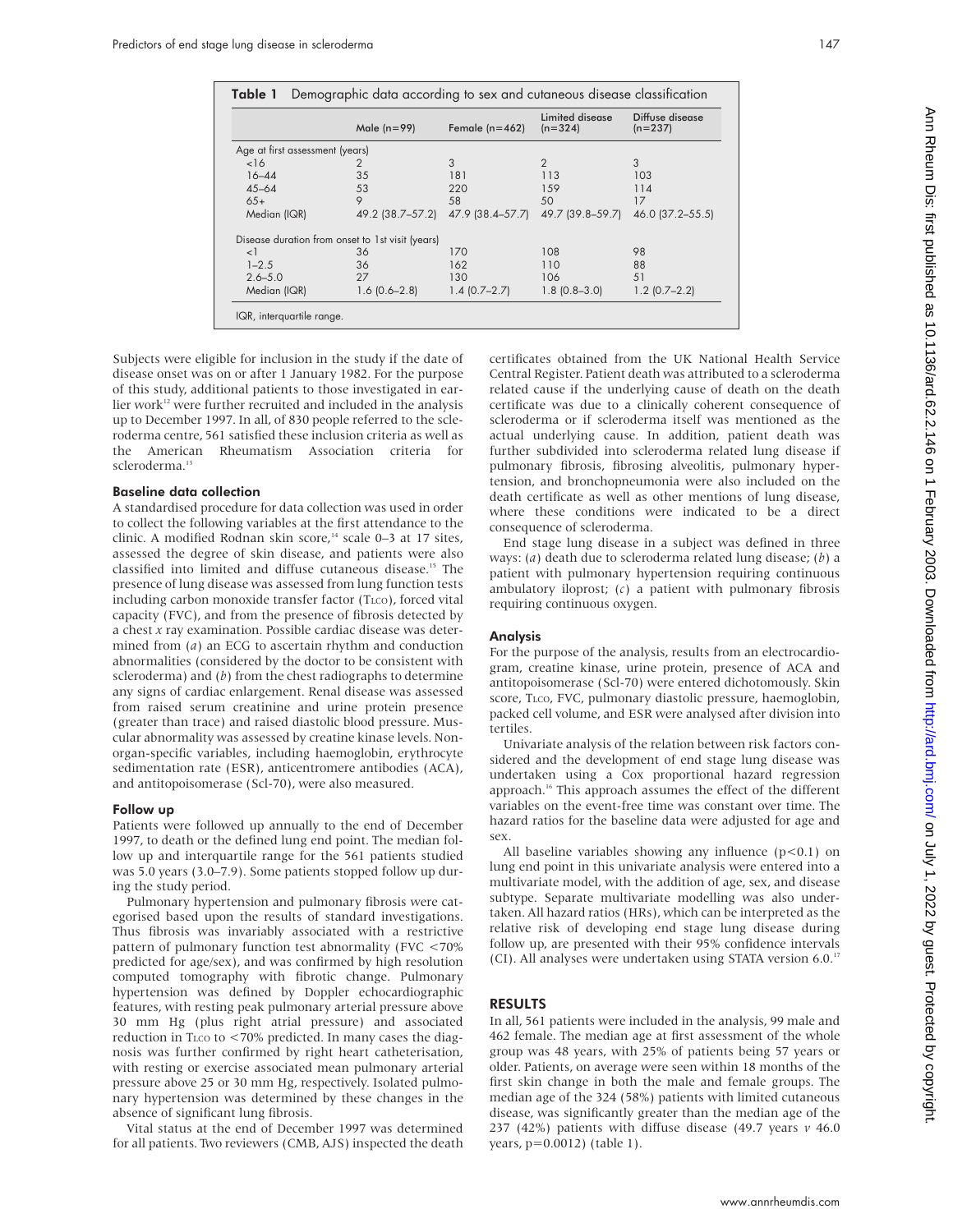| status | Table 2 Demographic data by severe lung disease |  |  |  |  |
|--------|-------------------------------------------------|--|--|--|--|
|        | No lung end<br>Lung end<br>points<br>points     |  |  |  |  |

|                                                                                            | $(n=537)$                             | $(n=24)$                             |
|--------------------------------------------------------------------------------------------|---------------------------------------|--------------------------------------|
| Female (n=462) (No (%))<br>Mean age at first assessment (SD)<br>Mean disease duration (SD) | 444 (82.7)<br>48.2 (13.8)<br>1.7(1.5) | 18 (75)<br>$51.0$ (13.1)<br>1.2(1.4) |
|                                                                                            |                                       |                                      |



Figure 1 Kaplan-Meier curve indicating end stage lung disease events from the first assessment.

Twenty four (4.3%) patients had end stage lung disease, 16 of whom subsequently died. The lung end points occurred evenly during follow up. Thus, by the end of the third year of follow up, 8/24 (33%) of the lung end points had already occurred with 15/24 (63%) occurring by the fifth year. Table 2 shows the distribution of age and disease duration at baseline, and between those with and without a lung end point.

Figure 1 shows the Kaplan-Meier survival curve for the group from the first assessment. During the first five years, end stage lung disease was rare, with 0.96 of the study group being free from end stage lung disease (standard error (SE) 0.01). At seven and 14 years from the first assessment, the cumulative morbidity rates increased with time from 0.06 (SE 0.02) to 0.12 (SE 0.03), respectively.

Table 3 shows the results from the univariate analysis, using Cox regression. For every increase in year of age, there was a 2% increase in end stage lung disease. Women were 30% less likely to develop end stage lung disease.

As expected, being in the lowest third for lung function tests: diffusing lung capacity (T<sub>LCO</sub>) at  $\leq 60\%$  predicted or FVC at  $\leq 80\%$ , was highly significantly associated with increased end stage lung disease (table 3). By contrast only 2/172 (1%) of those in the top third of TLCO had developed severe lung disease during follow up. However, a number of non-lung assessment variables were also found to be important. Positive urine protein (greater than trace) was found to be significantly predictive of increased risk of the development of severe lung disease. Subjects with a skin score >14 and with cardiac abnormality from the ECG results at first assessment, had an increased risk, although not significant. There was a slight but non-significant reduction in risk in those patients who were ACA positive and a similar non-significant increase in risk in those who were antitopoisomerase positive.

On multivariate analysis the influence of reduced FVC was attenuated after adjusting for TLCO. Thus the presence of both a reduced FVC and TLCO was not associated with any greater increased risk of a lung end point, than having a reduced TLCO

alone. After adjusting for TLCO the effect of proteinuria was also attenuated and became non-significant.

#### **DISCUSSION**

This study has thus quantified the risk of developing severe lung disease over time in a large cohort presenting with scleroderma and shown that the cumulative probability of lung disease by 14 years had reached 12%. The study has also measured the predictive value of disease variables, particularly abnormalities in diffusing lung capacity (TLCO) measured at baseline, as well as demonstrating a limited role for non-pulmonary predictors. However, a number of methodological issues should be considered. Firstly, despite the large sample size there were only 24 lung end points, which limited the power to detect modest effects in some of the predictors investigated. Secondly, follow up was relatively short with only a quarter having more than eight years of follow up. This is important as primary pulmonary hypertension—that is, not developing on a background of interstitial fibrosis, is increasingly common with longer follow up.<sup>18</sup> Indeed in the current study, as discussed above, the cumulative event rate of 12 continued to increase uniformly throughout the study. It would, therefore be necessary to follow up patients for a longer period to ascertain their total lifetime risk of severe lung disease. Indeed only one in 10 of those with a TLCO below 60% at baseline, developed end stage lung disease on follow up. Although this is reassuring, given the short follow up, extrapolation to the longer term would be hazardous.

The ascertainment and case definition of "end stage" lung disease was somewhat arbitrary. Our definition was based on the need for specific interventions—interstitial disease that was sufficiently advanced to require continuous oxygen or pulmonary hypertension that was so raised as to justify treatment with prostaglandins—or death. Clearly, several other subjects had substantial deterioration in lung function but had not reached "end stage". We also did not separate the different causes of end stage lung disease. Rapidly progressive fibrosis almost certainly has a different pathogenesis from the more slowly progressive pulmonary hypertension that develops in those with limited skin disease.<sup>7</sup>

Of the 17 lung related deaths, two were listed on the death certificate as bronchopneumonia. Although clearly a lung cause of death it might not represent the consequence of scleroderma on the lung. Excluding these two people, however, and repeating the analysis did not alter the findings.

The patients studied were those recruited early in their disease in an attempt to reduce the left censorship bias inherent in follow up studies of prevalent cohorts. Dating disease onset is always difficult and although we used recalled onset of skin disease, this is clearly subject to error, particularly in limited disease when it is unlikely to be the first manifestation of disease. Our subjects inevitably came from a large referral centre and thus cannot claim to be extrapolatable to disease managed by non-specialist doctors.

Proteinuria (greater than "trace") on "dip stick" testing was the only non-lung variable that was predictive of lung disease, although it was not significant on multivariate analysis. This finding is, however, consistent with our previous observation that this was also predictive of all cause mortality rather than of renal deaths themselves.<sup>12</sup> The numbers were small and this univariate result might reflect random error. We also have no explanation as to why early proteinuria might predict non-renal severe disease.

Other factors in a subset of this cohort that were found significantly to increase the risk of all cause mortality from scleroderma, such as a raised ESR and low haemoglobin, $12$  had little influence on the development of end stage lung disease.

The extent and severity of cutaneous disease were not significantly associated in this study with severe lung disease as has also previously reported.<sup>20 21</sup> This lack of effect might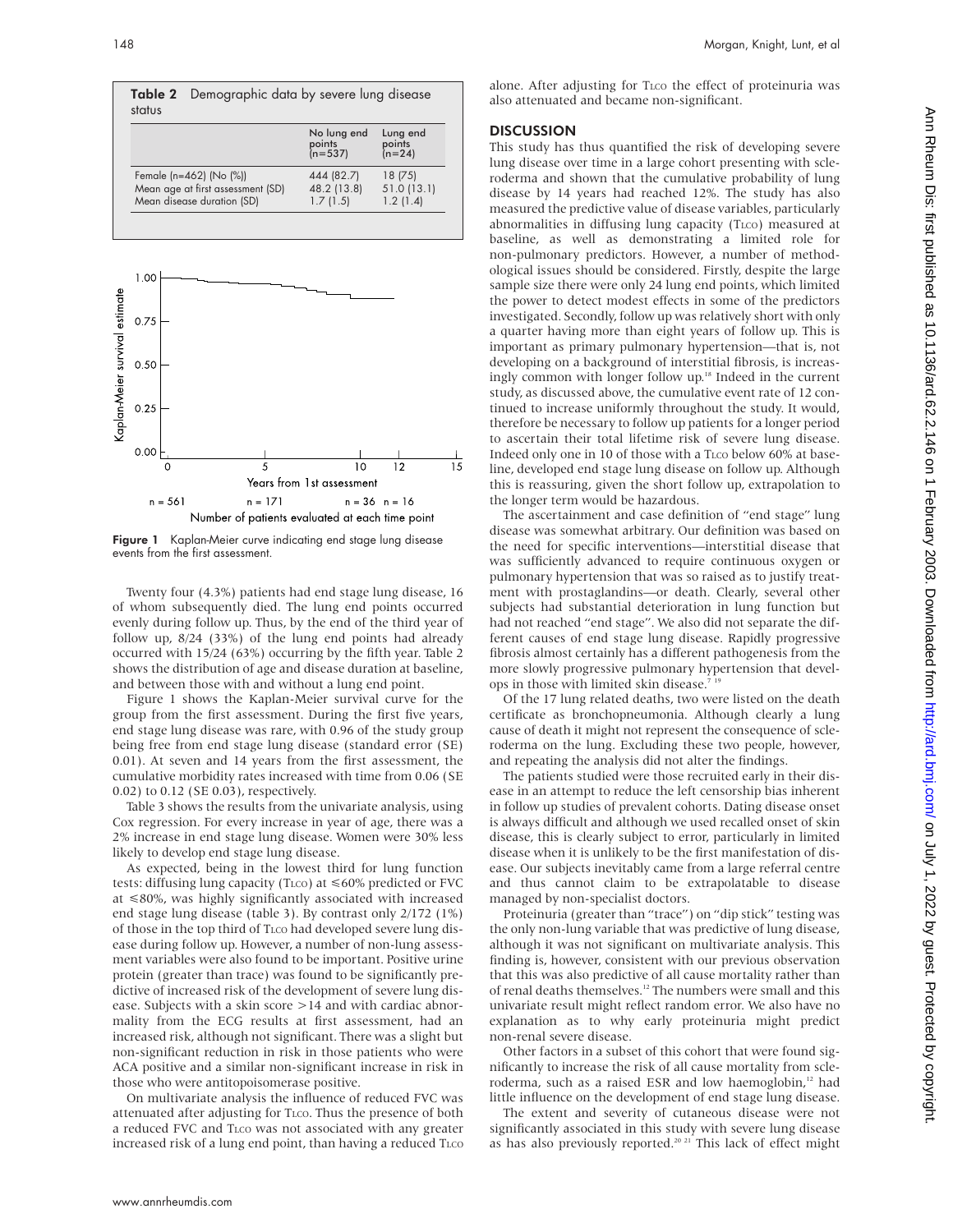Table 3 Assessing the relationship between end stage lung disease and risk factors. Results from univariate analysis

| Variable                      |                                                          |                |            | Hazard ratio*  |             | 95% CI                            |                  |
|-------------------------------|----------------------------------------------------------|----------------|------------|----------------|-------------|-----------------------------------|------------------|
| Age at 1st assessment (years) |                                                          |                |            | 1.02           |             | 0.99 to 1.06                      |                  |
| Sex                           | Male                                                     |                |            | 1.00           |             |                                   |                  |
|                               | Female                                                   |                |            | 0.68           |             | 0.27 to 1.74                      |                  |
|                               | Duration of disease from onset to 1st assessment (years) |                |            | 0.89           |             |                                   |                  |
|                               |                                                          |                |            | Lung end       |             |                                   |                  |
|                               |                                                          |                |            | point          | No lung end |                                   |                  |
| System                        | Variable                                                 | Category       | No (%)     | $(n=24)$       |             | point (n=537) Hazard ratio 95% CI |                  |
|                               |                                                          | Limited        | 324(57.8)  | 11             | 313         | 1.00                              |                  |
| Skin                          | Cutaneous type                                           | Diffuse        | 237 (42.2) | 13             | 224         | 1.65                              | 0.71 to 3.85     |
|                               |                                                          | $\leq 6$       | 167(29.8)  | 3              | 164         | 1.00                              |                  |
|                               |                                                          | $6 - 14$       | 168 (29.9) | 8              | 160         | 1.95                              | 1.50 to 7.59     |
|                               | Skin score                                               | >14            | 226 (40.3) | 13             | 213         | 2.68                              | 0.74 to 9.71     |
|                               |                                                          |                |            |                |             |                                   |                  |
|                               |                                                          | ≤60            | 151 (30.8) | 15             | 136         | 18.19                             | 3.53 to 93.82    |
|                               |                                                          | 60-77          | 168 (34.2) | $\overline{4}$ | 164         | 2.97                              | 0.47 to 18.39    |
| Lung                          | Diffusing lung capacity (TLCO) (%)                       | >77            | 172 (35.0) | $\overline{2}$ | 170         | 1.00                              |                  |
|                               |                                                          | $1 - 80$       | 165 (32.9) | 11             | 154         | 4.09                              | 1.10 to 15.19    |
|                               |                                                          | $81 - 100$     | 173 (34.5) | 9              | 164         | 2.36                              | 0.62 to 9.00     |
|                               | Forced vital capacity (%)                                | >100           | 163(32.5)  | 3              | 160         | 1.00                              |                  |
|                               |                                                          |                |            |                |             |                                   |                  |
|                               |                                                          | Normal         | 533 (97.1) | 22             | 511         | 1.00                              |                  |
| Heart                         | <b>ECG</b>                                               | Abnormal       | 16(2.9)    | $\overline{2}$ | 14          | 3.22                              | 0.70 to 14.90    |
|                               |                                                          | $1 - 70$       | 172 (35.4) | 9              | 163         | 1.53                              | 0.59 to 3.96     |
|                               |                                                          | $71 - 80$      | 212 (43.6) | 9              | 203         | 1.00                              |                  |
|                               | Diastolic blood pressure (mm Hg)                         | >80            | 102(21.0)  | $\mathbf{1}$   | 101         | 0.21                              | 0.03 to 1.64     |
|                               |                                                          | $\le 8.2$      | 154 (33.9) | 8              | 146         | 1.00                              |                  |
|                               |                                                          | $8.3 - 9.0$    | 153(33.7)  | 5              | 148         | 0.74                              | 0.23 to 2.30     |
| Kidney                        | Serum creatinine (mg/l)                                  | >9.0           | 147(32.4)  | 8              | 139         | 0.80                              | 0.26 to 2.50     |
|                               |                                                          |                |            |                | 515         | 1.00                              |                  |
|                               |                                                          | Absent         | 536 (95.5) | 21<br>3        | 22          | 3.91                              |                  |
|                               | Urine protein                                            | Present        | 25(4.5)    |                |             |                                   | 1.14 to 13.35    |
|                               |                                                          | Normal         | 508 (91.7) | 22             | 486         | 1.00                              |                  |
| Muscle                        | Creatine kinase                                          | Raised         | 46 (8.3)   | $\overline{2}$ | 44          | 1.43                              | 0.33 to 6.21     |
|                               |                                                          |                |            |                |             |                                   |                  |
|                               |                                                          | $\leq 123$     | 170 (33.5) | 6              | 164         | 0.85                              | 0.29 to 2.54     |
|                               |                                                          | $124 - 134$    | 165(32.5)  | $\overline{7}$ | 158         | 0.80                              | $0.25$ to $2.51$ |
| General                       | Haemoglobin (g/l)                                        | >134           | 173(34.1)  | 8              | 165         | 1.00                              |                  |
|                               |                                                          | $0.01 - 0.36$  | 165(32.5)  | 8              | 157         | 0.74                              | 0.26 to 2.10     |
|                               |                                                          | $0.37 - 0.40$  | 204 (40.2) | $\overline{4}$ | 200         | 0.24                              | 0.07 to 0.82     |
|                               | Packed cell volume                                       | >0.40          | 139 (27.4) | 9              | 130         | 1.00                              |                  |
|                               |                                                          | $\leq 10$      | 172 (36.6) | 8              | 164         | 1.00                              |                  |
|                               |                                                          | $11 - 24$      | 155 (33.0) | $\overline{4}$ | 151         | 0.67                              | 0.20 to 2.25     |
|                               | $ESR$ (mm/ $1st$ h)                                      | $\geqslant$ 25 | 143 (30.4) | 7              | 136         | 1.52                              | 0.54 to 4.31     |
|                               |                                                          |                |            |                |             |                                   |                  |
|                               |                                                          | Negative       | 442 (78.8) | 20             | 422         | 1.00                              |                  |
| Antibody markers              | <b>ACA</b>                                               | Positive       | 119(21.2)  | $\overline{4}$ | 115         | 0.57                              | 0.19 to 1.74     |
|                               |                                                          | Negative       | 462 (82.4) | 19             | 443         | 1.00                              |                  |
|                               | Antitopoisomerase                                        | Positive       | 99 (17.7)  | 5              | 94          | 1.54                              | 0.56 to 4.23     |

have concealed a disease subgroup specific influence. Thus, restrictive lung disease is more often found among patients with diffuse scleroderma and a higher prevalence of pulmonary hypertension among patients with limited scleroderma.<sup>20</sup> Unfortunately, owing to the small numbers, we were unable to analyse the two groups separately.

There are limited published data on additional—that is, non-lung, predictors of severe lung disease. Although a raised ESR was not indicative of an increased risk of developing end stage lung disease in our study, Steen *et al* did show that an increased ESR was associated with increased severity of, and mortality from, restrictive disease.<sup>21</sup> That observation suggests that a raised ESR, as a marker for the inflammatory process in the lung, would lead to severe interstitial lung disease. Our failure to confirm this might be a consequence of combining all lung end points.

There is considerable variability in the ascertainment and interpretation of investigations of reduced diffusing lung capacity, which is clearly subject to misclassification. Despite this, several studies, in addition to the current study, have shown that such signs are associated with poor prognosis.<sup>10 22</sup> The latter showed that the diffusing lung capacity test was the best predictor of increased pulmonary arterial pressure and poor survival. Further, Steen *et al* identified those patients with increased risk of developing pulmonary hypertension when lung function tests were poor.<sup>18</sup>

We only examined the role of predictors at first presentation on the development of lung disease. It would be interesting to